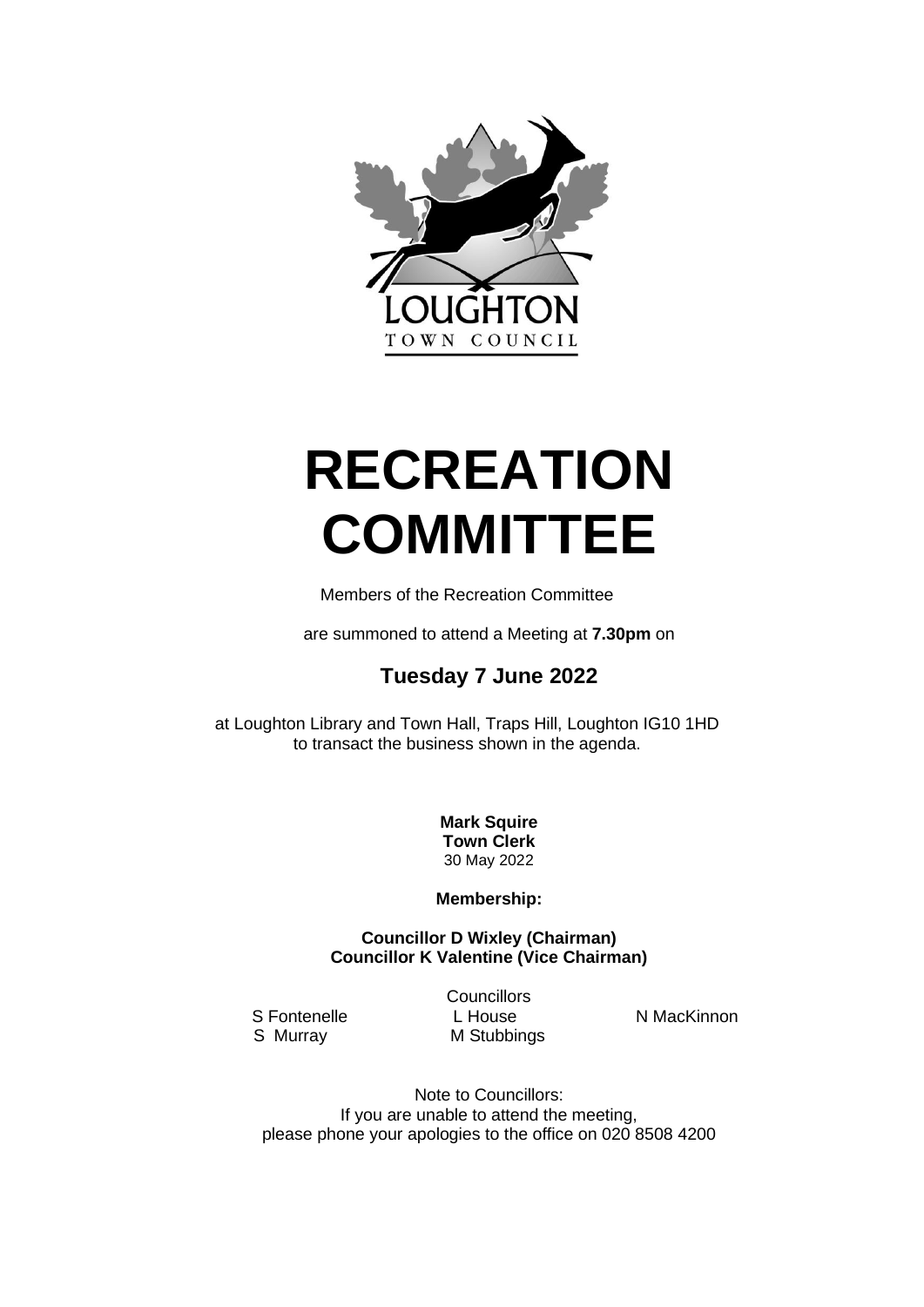# **A G E N D A**

# **1 Apologies**

To RECEIVE any apologies for absence.

# **2 Declarations of Interest**

Councillors to declare any pecuniary or non-pecuniary interest in any items on the Agenda.

## **3 Confirmation of Minutes**

To CONFIRM the minutes of the meeting held on 9 March 2022.

#### **4 Public Representations**

To hear any representations from members of the public who have registered a request to address the Committee in accordance with no 5, Appendix C, of the Standing Orders.

# **5 Loughton Film Club (LFC)**

To receive an update from representatives of the Loughton Film Club and a donation of £3,346.32, (from the winding up proceeds of LFC) which will be earmarked by the Town Council for additional grant funding for community groups in Loughton.

#### **6 Town Clerk's / Chairman's Report**

To report (for discussion only) on any further significant information / matters that may be of interest to Committee members.

# **Roding Valley Recreation Ground (RVRG)**

#### **7 Planting Scheme and Footpaths – Min no RC86**

This EFDC project appears as to have stalled through lack of funding, although the tree planting may go ahead. A further update has been sought.

To receive and note.

#### **8 Drainage Works – Min no RC87**

EFDC, Environmental Protection & Drainage Team have completed the works satisfactorily. Alongside the playground where they cut the new shallow ditch they found an old broken 6 inch pipe. They have replaced the pipe under the path and installed a new pipe under the field access (gap in the hedge) and re-graded the existing ditch to the south. Water is not going to drain away fast from the flat flood plain but this should assist at least. See page 4

To receive and note

# **9 Playground – Min no RC89**

See attached report. See page 5

To review and note.

#### **10 Tree Survey**

An extensive programme of essential works, as detailed in last years' independent tree report, is to be carried out at the RVRG in September 2022, following the bird nesting season. The work includes the felling of 10 dead Cherry trees, as well as work including removing deadwood from several Oak trees, felling a Whitebeam and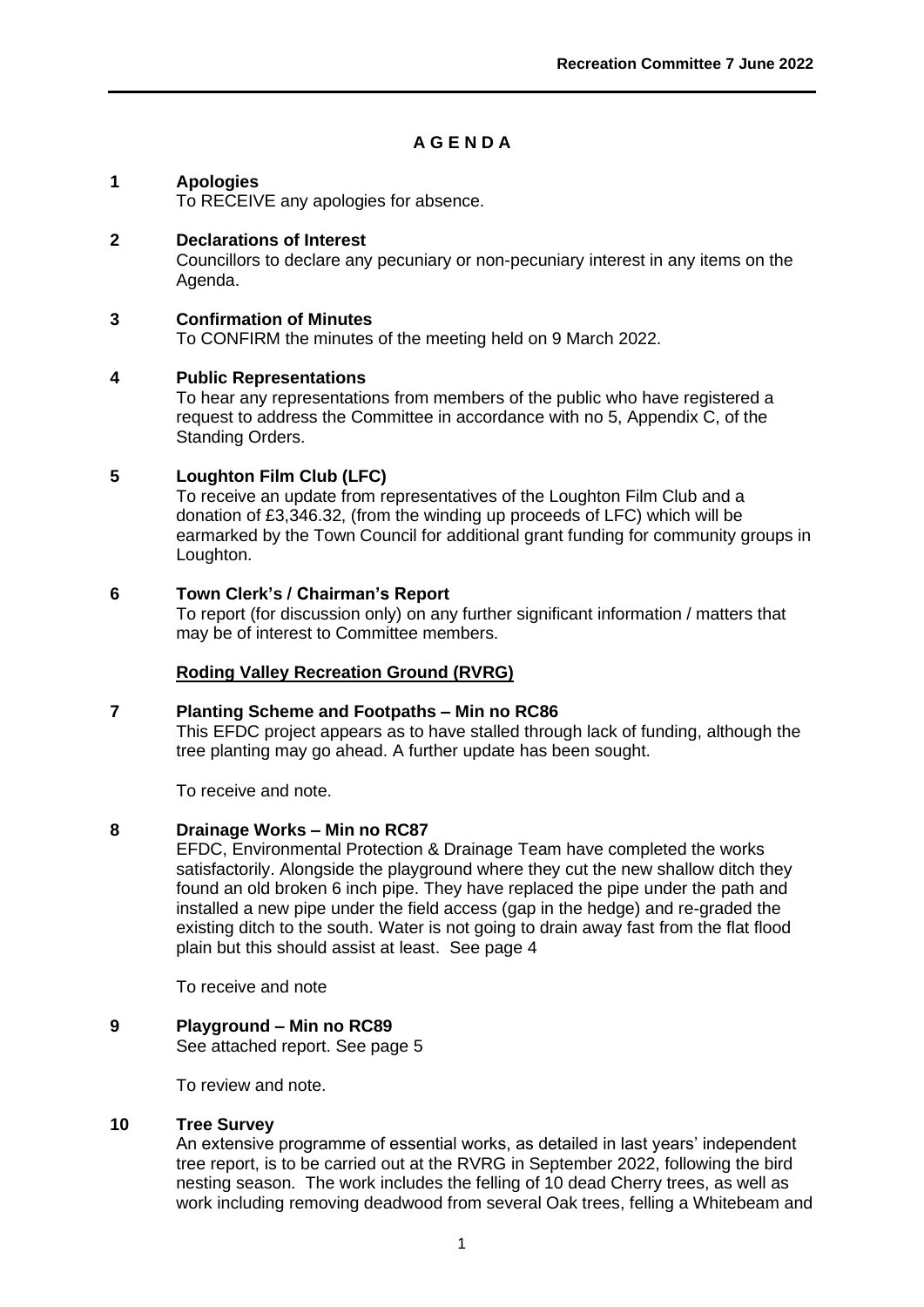canopy reductions to Oaks and Cherries. The cost will be in the region of £7,000.00 + VAT.

Work at all other sites, as stated in the 2021 inspection, has been completed.

The loss of so many Cherry trees will be felt by residents and recreation ground visitors alike, therefore a timetable and future budget 2022/23 for replacement planting is necessary to mitigate the widespread loss of trees.

We currently have the following budget categories; £1,000 - Tree works, £1,000 -Contingency, £1,000 budget improvement works. Also £5,000 in Willingale Road Playing Field budget, can be 'vired'.

There is a case to stagger the work and increase tree budget for 2023/24. Any shortfall could be taken from General Reserves.

The Services Manager will provide an oral update. Members to discuss and agree a way forward.

#### **11 Football Terms and Conditions**

Approval is sought to change the Terms & Conditions, that if a team plays over their 32 games in a season they have to pay for additional games at the casual hire rate.

Normal rate for full pitch £975 for 32 games (£30.46 per game) Casual hire rate per game £61 + VAT

#### **12 New Bench**

Members to review requests from local residents for an additional bench on the RVRG. A suggestion has been made for a bench to be positioned by the tennis courts. Members to review this request, mindful that (from experience) positioning of benches in the wrong place can potentially attract anti-social behaviour.

#### **13 Roding Valley Cricket Club (RVCC) request – Min no RC93**

RVCC has now sent a revised location map of their desired cricket boundary range. See page 6.

Members to discuss and recommend a further response.

#### **Other Agenda Items**

#### **14 Willingale Road Nature Reserve – Min no RC94**

Further to the recent site visit, Countrycare has requested that a pond is installed at the Willingale Road Nature Reserve. Members to consider, bearing in mind there are some health and safety implications.

The Committee Chairman has requested that another site visit is made this summer.

# **15 GFA Loughton FC (GFA) – Min no RC96**

(1)The Town Clerk has spoken to a Fields in Trust representative. Any area that is within the overall boundary that limits access (e.g. fencing) is not likely to be viewed favourably. Each individual case can be assessed on its own merit if a detailed report is submitted to the Fields in Trust.

The Town Council Standing Orders – Recreation Committee – Purposes, state. 1*'To consider and to implement, as appropriate, proposals for the promotion and development of sports, playing fields, recreation grounds, open spaces, and youth facilities'.*

Members to decide whether they wish the Town Clerk to contact GFA to obtain a detailed report of their plans to submit to the Fields in Trust.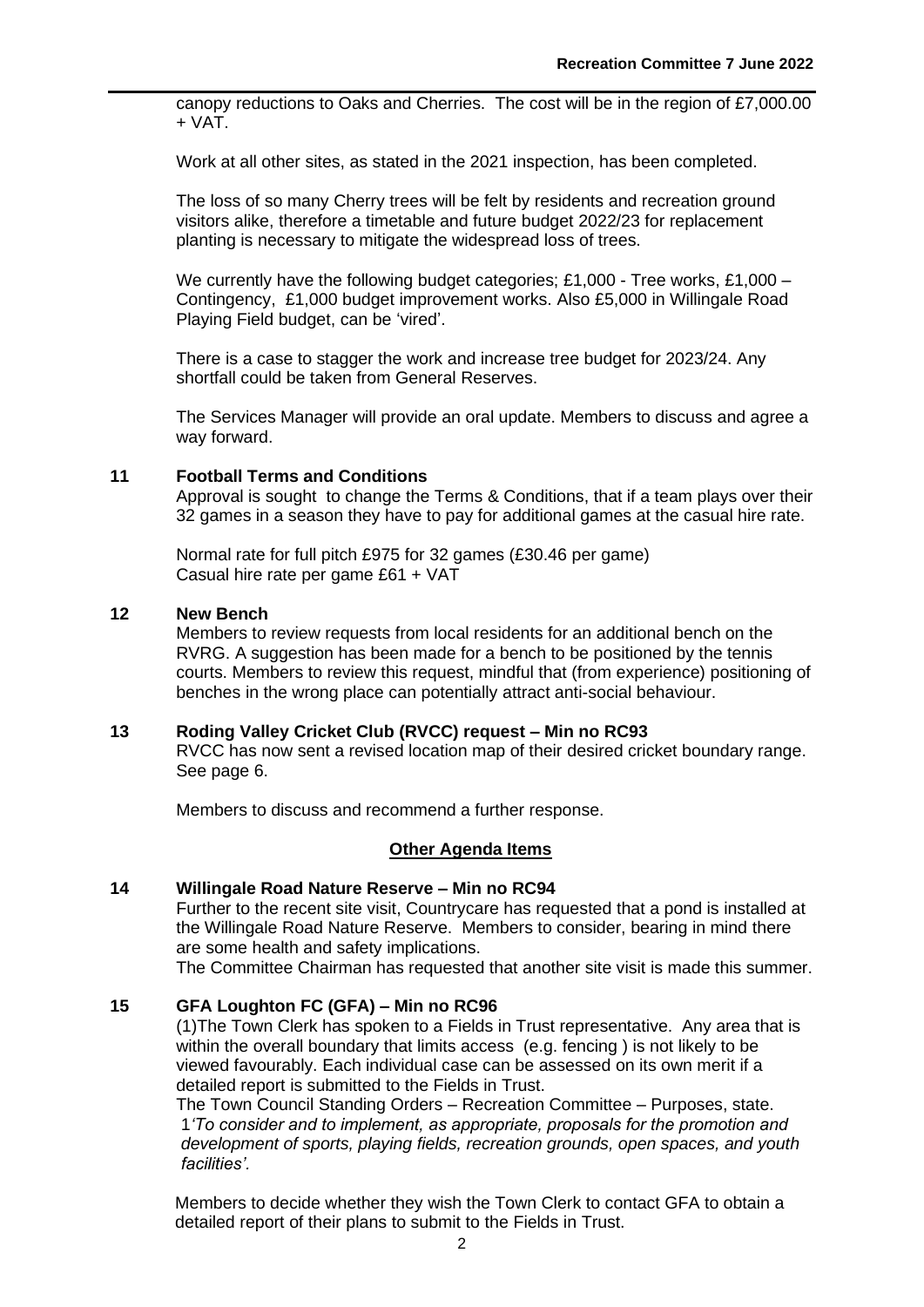#### **16 Murray Hall**

#### (i) Improvements

The new ceiling lights and implementation of WIFI will take place in July 2022 when E15 Drama School take their summer recess.

To receive and note.

#### (ii) Defibrillator (defib)

To recommend the purchase of a defib for Murray Hall. Each defib costs c£500- £600. There is already a £250 defibrillator budget allocation and a grant can be obtained from 'London Hearts' for £300, see page 7.

Members to decide

- a. Whether they wish to purchase a defib.
- b. Whether the defib should be housed within or outside the building.

#### **17 Kingsley Hall**

From September 2022 onwards, the 'pre-school' wish to reduce their hire hours to morning only, 8.30am to 12.30pm (4 hours a day).

The Town Clerk will provide a further oral update.

# **18 Memorial Garden - Benches and Repairs**

A quotation for a new timber bench to be donated by the 'Open Door Friendship' group has been requested from our supplier. Subject to the agreement of the group to meet the costs for the council to supply and install the seat, this work will be included in the imminent programme of works to restore the Memorial Garden following storm damage in February 2022.

# **19 Family Fun Day – Jessel Green – Sunday 26 June 2022**

Members to receive and note. See page 8.

#### **20 Financial Position**

The current financial position as of 30 April 2022 is attached together with details of the funds available from earmarked reserves. See pages 9-10.

#### **21 Future Work of the Committee**

The opportunity for members to suggest topics to be considered by the Committee at a future meeting, subject to the Committee's agreement.

Note: No substantive discussion may take place under this item as the required statutory notice of the topics will not have been given.

Mr Fabrizio Luca Ferrari, Public Health Improvement Officer, Community, Culture & Wellbeing, Epping Forest District Council (EFDC) will be attending on Wednesday 7 September 2022. A short presentation on community health and wellbeing needs, will be provided at 7pm, preceding the main committee meeting.

**Mark Squire TOWN CLERK 30 May 2022**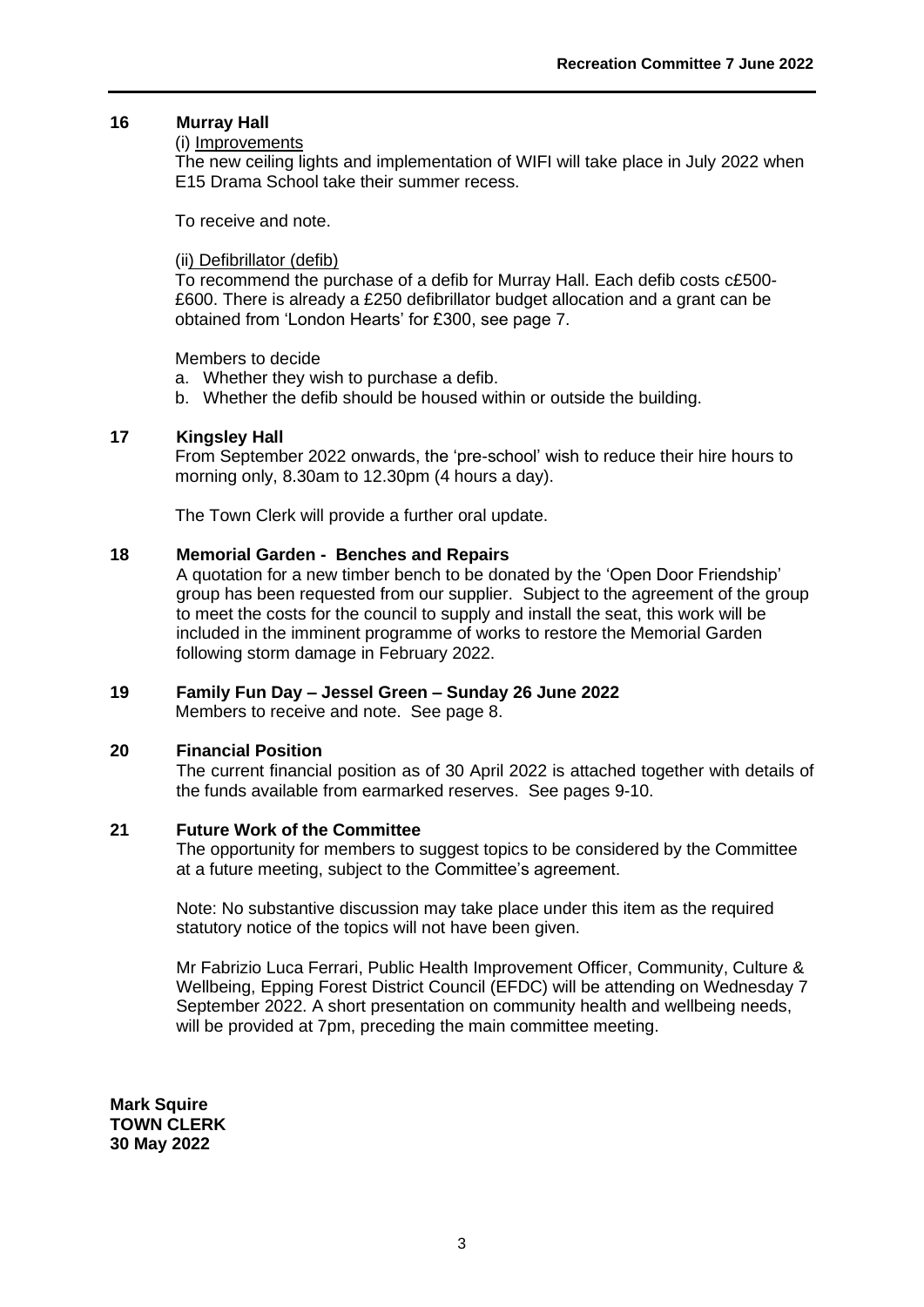#### **Agenda Item 8 Drainage Works – Min no RC87**

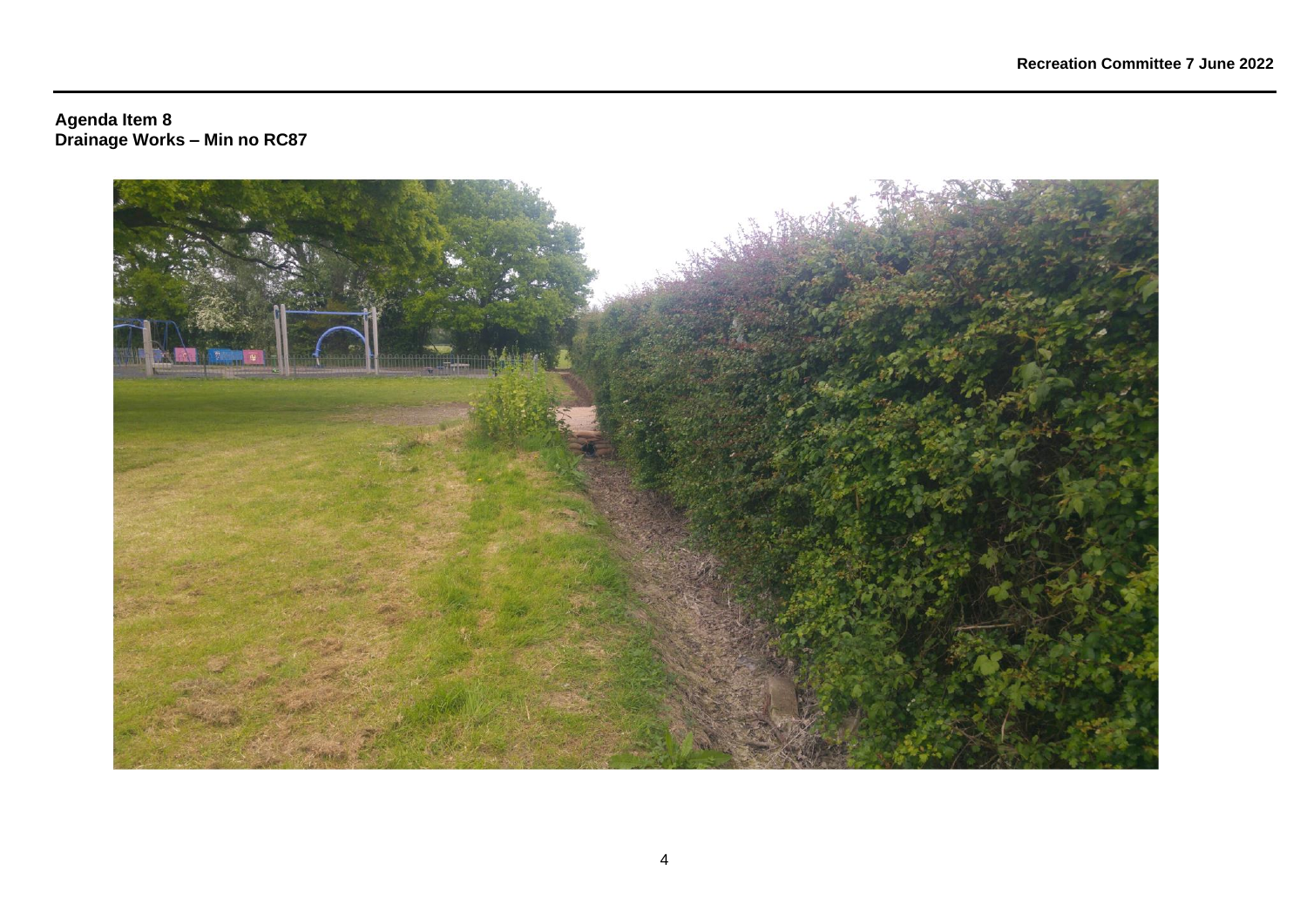#### **Agenda item 9 Playground – Min no RC69**

A tender request has now been submitted with a deadline of 29 July 2022. A consultation process with local residents is being organised.

- Presentation display at Loughton Library (with questionnaires) to run for a week – 4 to 8 July 2022
- Leafletting of immediate local residents to the park, highlighting the library display.
- Presentations (with questionnaires) at both Alderton and Whitebridge schools.
- Leafletting at St Michaels and all Angels Church
- At Town Council stall Jessel Green event 26 June 2022

Updated / envisaged timetable and time scale of completion of this project **on a best case basis** is as follows.

- ➢ Due diligence completed February 2022
- $\triangleright$  Out to tender for project management / park installation May 2022 completion July 2022.
- $\triangleright$  Consultation with local residents June 2022. Ongoing completion 8 July 2022
- ➢ Review of tenders 3 & 4 August 2022
- ➢ Appointment of Project Manager mid August 2022.
- $\triangleright$  Report on construction/design late August 2022.
- ➢ Planning permission application/approval EFDC September 2022.
- ➢ Delivery of materials & playground equipment September 2022.
- ➢ Construction (2 weeks) October 2022.
- $\triangleright$  Opening November 2022. weather dependant (fallback position early Spring 2023)

This timeline projection is ultimately dependent on delivery of materials and prospective Project Manager's existing work schedule. The cost of materials is continually rising.

Recommend that the Town Clerk, Deputy Town Clerk (RFO), Services Manager, review the tender applications. There must also be representation from Town Councillor/s. Members to agree the preferred option.

At the Recreation meeting of 2 June 2021, the Committee agreed a budget of £85k for the whole project. Having completed much due diligence subsequently and conducted various site meeting with potential contractors, it is clear that a higher budget is required to provide a modern and comprehensive playground to be proud of. In 2016 (six years ago) the Traps Hill playground cost £90.6k (£72k ex VAT). This was a much simpler project on an existing site.

There is already £117 K budgeted for this project (£92k earmarked funds and £25k working funds) allocated for this specific project. We also have scope from other available budget headings to bring this total up to a max £128k. At the Recreation Committee meeting of 9 March 22, some draft playground concepts for the play area were reviewed and members considered the necessary budget implications.

Members to confirm the new tender figure of £120K (ex-recoverable VAT). The Town Clerk and Services Manager will provide a further oral update

MS 31.5.22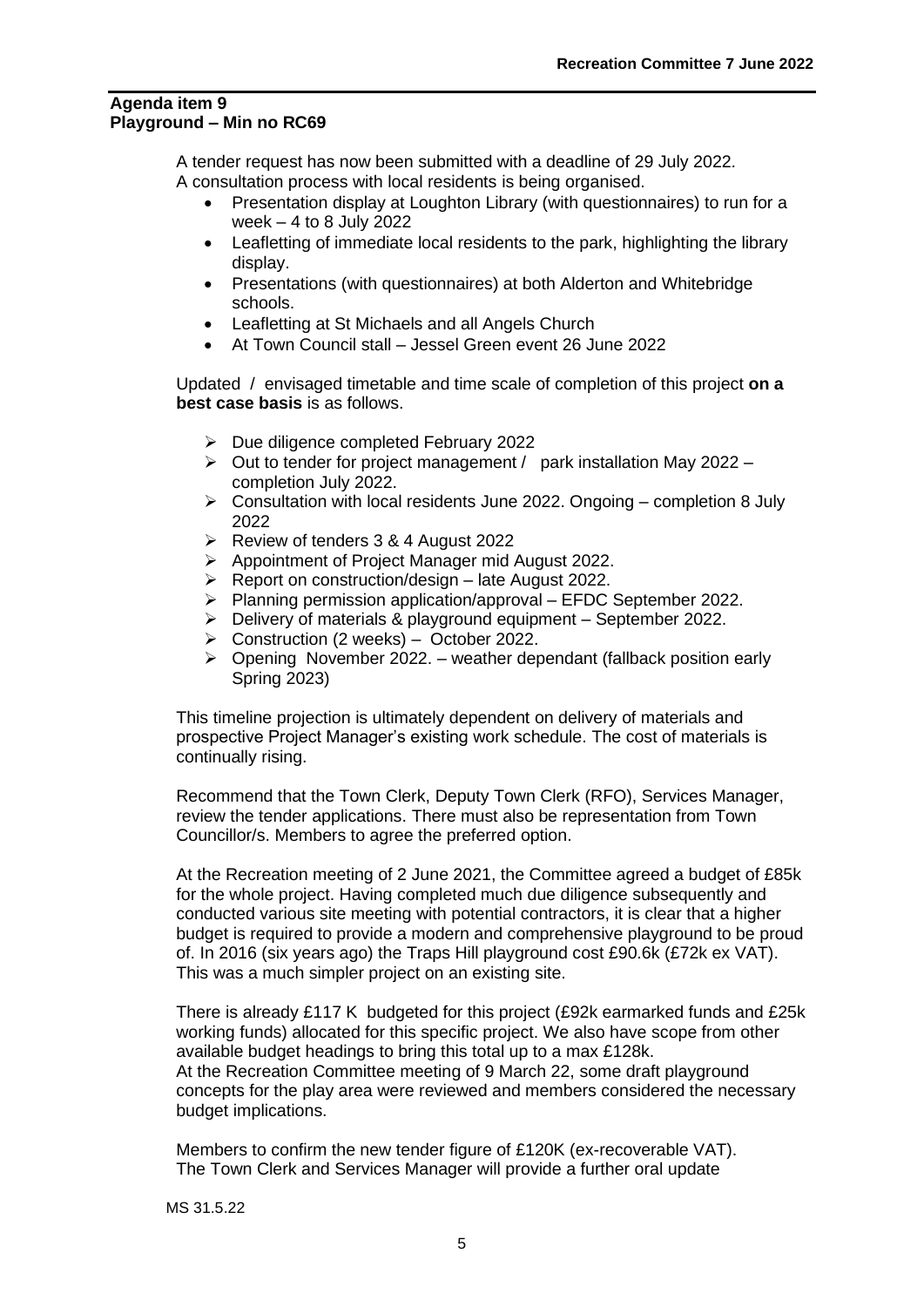**Agenda Item 13 Roding Valley Cricket Club (RVCC) request – RC93**

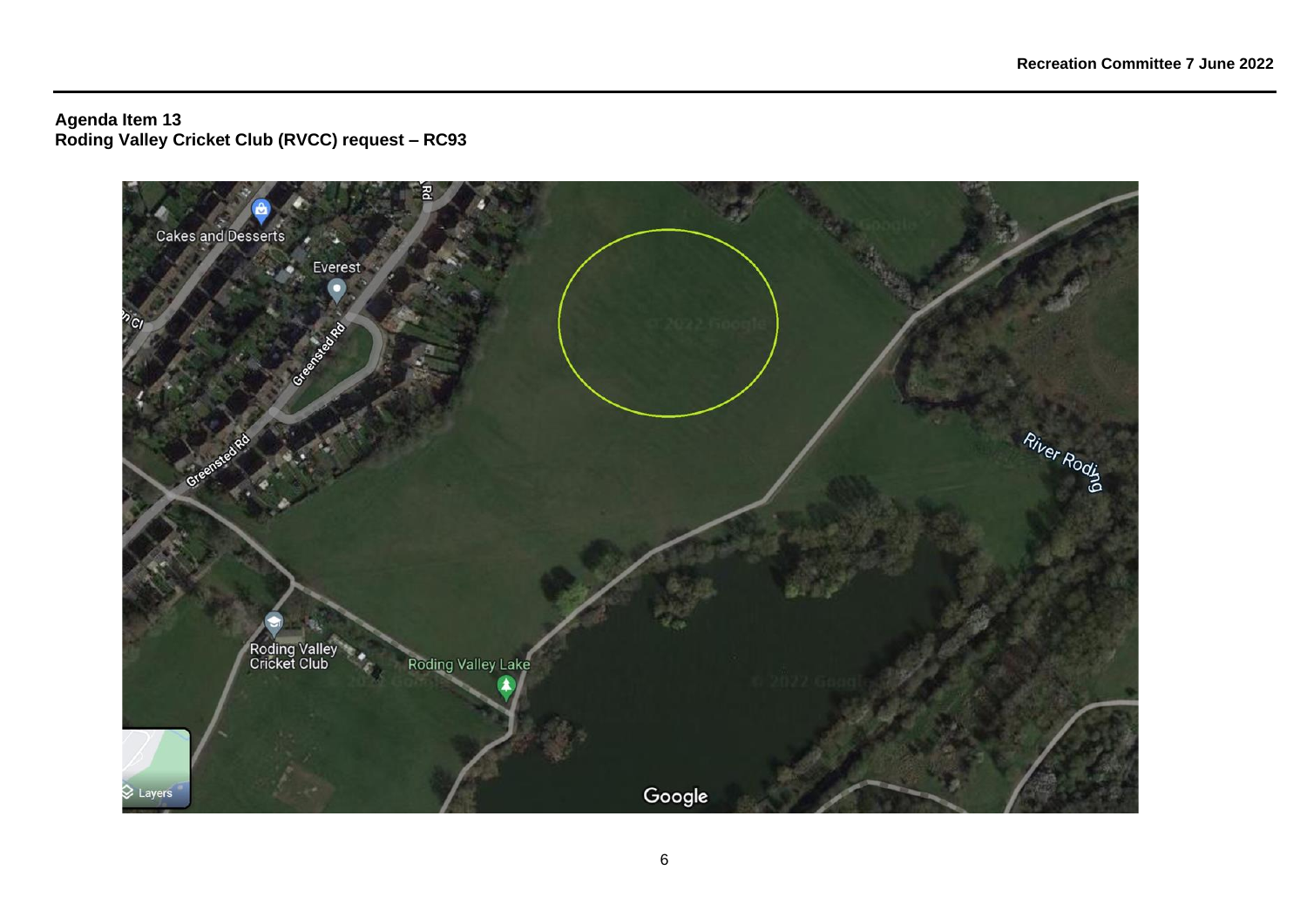# **Agenda item 16 Murray Hall (ii) Defibrillator (defib)**

Dear Sir/Madam,

My name is Tia and I am the Development Officer here at London Hearts, a registered charity who specialises in the supply of Defibrillators, related equipment and training.

Recent tragic Cardiac Arrest events has highlighted the fact that Cardiac Arrest can happen to ANYONE of any age, ANYTIME, ANYWHERE!

If an adult or a child goes into cardiac arrest, without a defibrillator, there is only a 7% chance of survival. If a defibrillator is on the patient within the first 3-5 minutes, the chances of survival is over 70%.

We have therefore launched an initiative to assist you in obtaining this life-saving equipment. We are currently offering a £300 grant towards the cost of every Defibrillator we supply to across the UK.

With every Defibrillator we supply we provide free online training.

In order to proceed in obtaining a Defibrillator simply complete our short online application to receive a quote via the following link:<https://londonhearts.org/apply-for-a-defib>

If you have any queries or wish to discuss obtaining a Defibrillator please contact myself on 02070432493 or by email reply to: [tia@londonhearts.org](mailto:tia@londonhearts.org)

Kindest Regards,

Tia

# **TIA MEMMOTT**

e. tiaelondonhearts.org t. 02070432493

londonhearts.org **OF** aLondonHeartsl

215-221 Borough High Street, London, SE1 IJA Registered charity 1180901

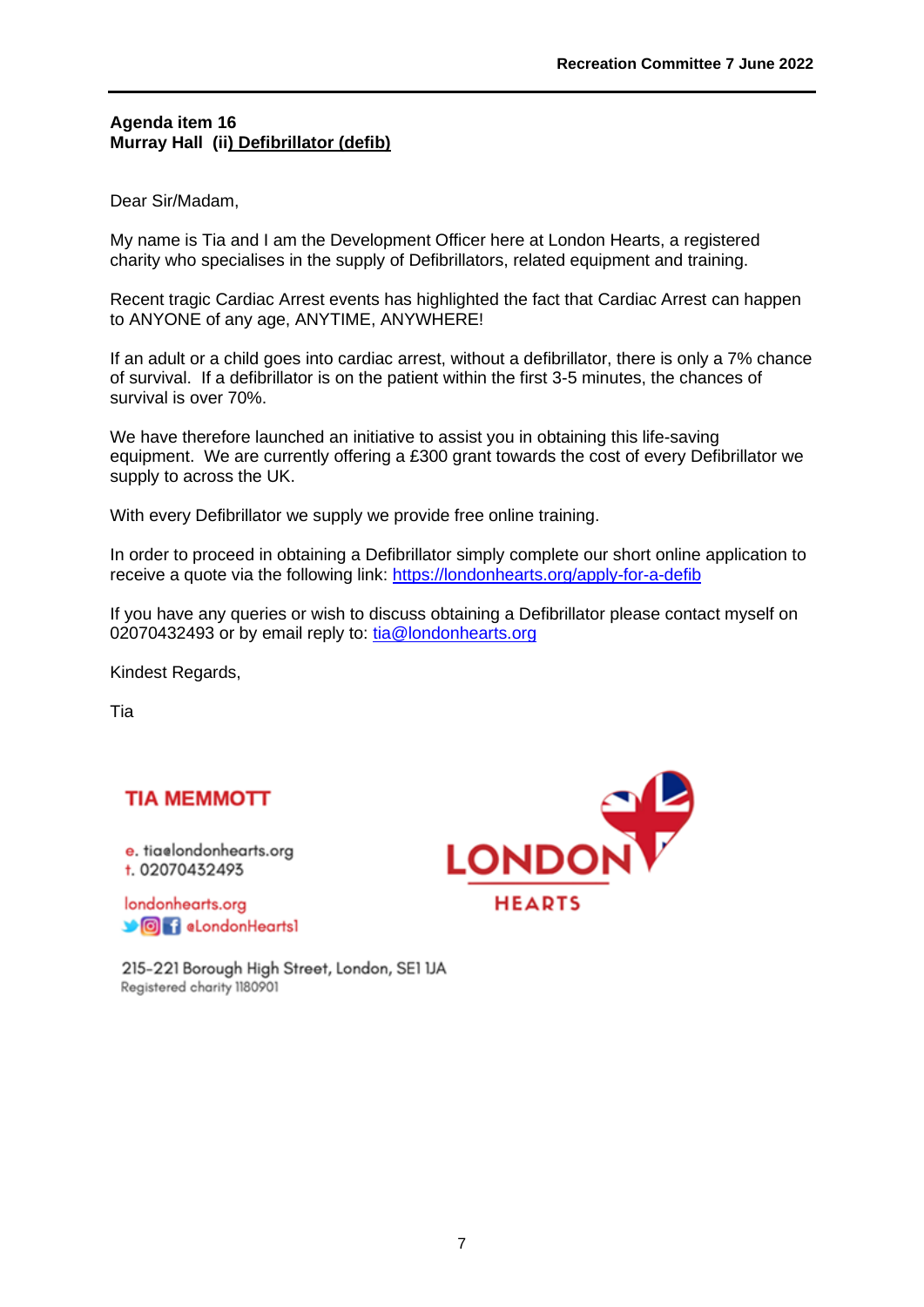# **Agenda Item 19 Jessel Green Fun Day 26 June 2022**

Update for Recreation Committee Meeting 7 June 2022

All licenses have been granted

- EFDC Event
- EFDC Housing
- TfL Bus Diversion

Risk Assessments and Public Liability Insurances will be obtained from all participants. LTC insurers have been notified.

The following Partners (as previous years) are on board and have their designated areas;

- Luke Lowrie, Red Balloon Family Registration Desk / Wrist Bands / 42 x Volunteers to man the Bouncy Castles and also providing the Archery
- Epping Forest Community Church Volunteers Provide and man the Café Marquee
- Restore Community Church Volunteers Stage / PA System / Performances

LTC have booked;

- Security Guards x 6 Triangle Security
- First Aiders
- Portaloos  $x$  3 (2 x Cottage Loaf  $-1$  x Colebrook Lane playground)
- EFDC Rubbish Removal evening pick 5pm and Monday morning pick up 11am
- Marquees for Café
- Trestle tables for Café x 8
- Plastic Tables x 8 and Chairs x 40 for Cafe
- Wombles invited to litter pick
- 50 x Old fashioned Deck Chairs
- PA System for Official announcements, lost children etc
- Bouncy Castles x 10 including Rodeo Bull
- Face Painter
- Punch & Judy 3 performance on stage area
- Mr Happy
- Fun Fair Rides x 2
- Food Vendors x 4
- Ice-Cream Vans x 2
- Kite Flying
- Community Village stalls; Geraldine Tombola for Cancer Research, St Clare Hospice, Plant Stall, Tattoo, Soft Toys Game, Honey, Summer Camp School Club, EFDC Well Being, Taekwondo Club and performance on stage, Guide Dogs
- Provided Cottage Loaf with Banner John Walsh providing a donation £600 (cottage loaf will also have a burger / BBQ stall) and their music will start at 4pm
- Best Crown Competition Cllr Barbara Cohen Town Mayor, Janet Thomas Civic Award Winner and Mrs Sue Walsh (Cottage Loaf) will be the three judges. Tony's on the Broadway have donated the prize for the winners
- Publicity in hand Will heavily hit social media, schools, notice boards all after Jubilee weekend.

LTC Councillors to have their own Gazebo and are asked to sell Raffle Tickets – money to Town Mayor's chosen charity. One prize a Bicycle. Cllr Philip Abraham booked to be official photographer

PB Community Manager 30 May 2022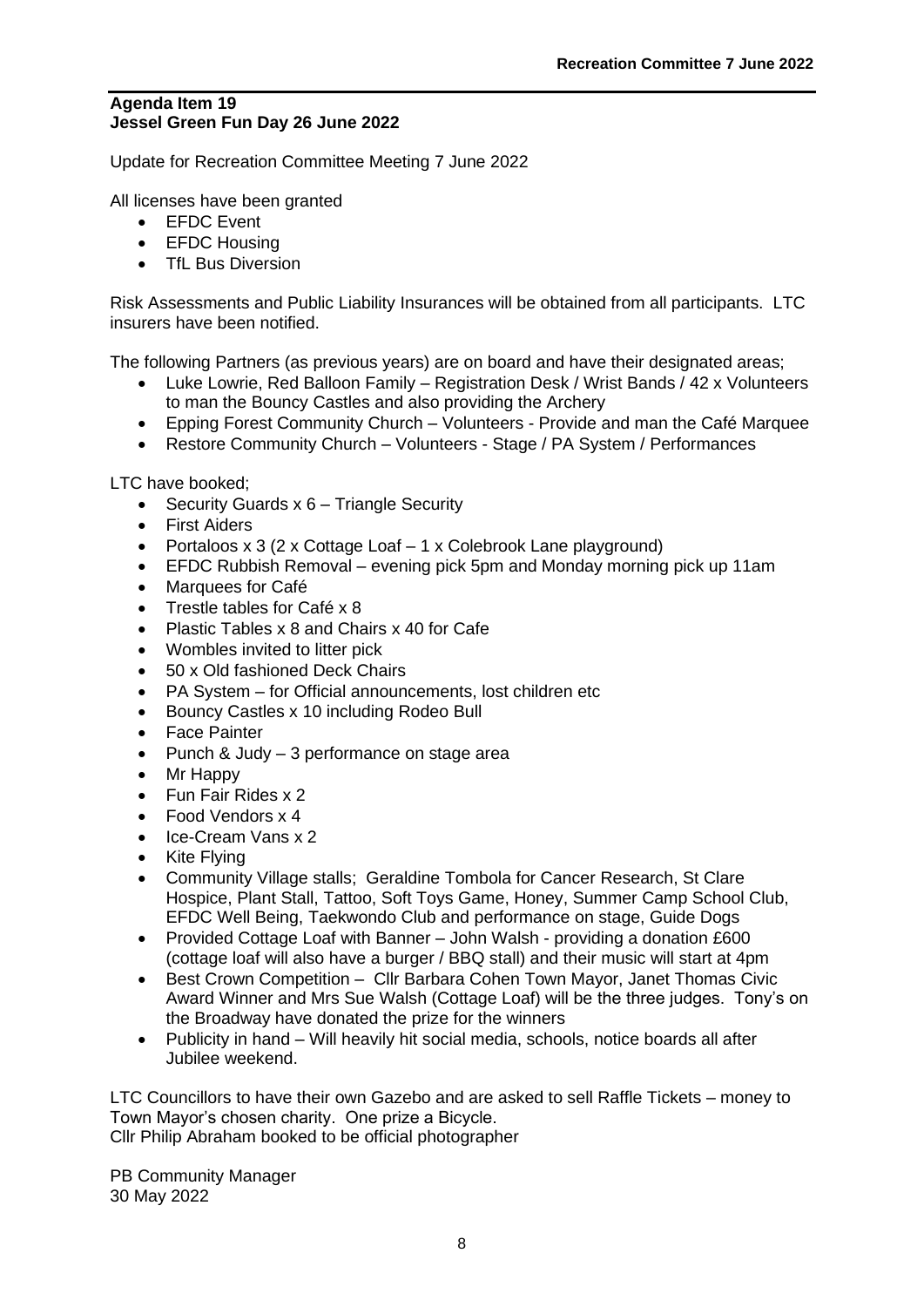# **Agenda item 23 Financial Position**

# **Loughton Town Council Summary Income & Expenditure by Budget Heading as of 30/04/2022 Month End no 1 Recreation Committee Report**

|                                                  |             | Actual<br>Last | Actual<br>Year | Current<br>Annual | Variance<br>Annual | <b>Funds</b><br>Available | $%$ of<br><b>Budget</b> |
|--------------------------------------------------|-------------|----------------|----------------|-------------------|--------------------|---------------------------|-------------------------|
| <b>Recreation</b>                                |             | Year           | To Date        | <b>Budget</b>     | Total              |                           |                         |
| Kingsley Hall                                    | Expenditure | 33,811         | 5,367          | 18,636            | 13,269             |                           | 28.8%                   |
|                                                  | Income      | 34,016         | 11,728         | 32,000            | 20,273             |                           | 36.6%                   |
| The Murray Hall                                  | Expenditure | 142,621        | 4,927          | 138,305           | 133,378            | 133,378                   | 3.6%                    |
|                                                  | Income      | 76,349         | 23,091         | 77,200            | 54,109             |                           | 29.9%                   |
| <b>Other Services (Rec)</b><br>(1)               | Expenditure | 3,540          | 6,455          | 11,250            | 4,795              | 4,795                     | 57.4%                   |
| Service Re-Charge<br>(2)                         | Expenditure | 150,000        | $\overline{0}$ | 152,000           | $\Omega$           | $\Omega$                  | 0%                      |
| <b>Roding Valley Recreation</b><br>(3)<br>Ground | Expenditure | 146,872        | 2,390          | 160,037           | 157,647            | 157,647                   | 1.5%                    |
|                                                  | Income      | 3,650          | 1,972          | 10,145            | 8,174              |                           | 19.4%                   |
| Open Spaces                                      | Expenditure | 23,149         | 766            | 27,428            | 26,662             | 26,662                    | 2.8%                    |
|                                                  | Income      | 250            | O              | O                 |                    |                           |                         |
| Playgrounds (4)                                  | Expenditure | 31,555         | 2,009          | 52,447            | 50,438             | 50,438                    | 3.8%                    |
| Will. Rd. Playing Field                          | Expenditure | 10,791         | 1,143          | 21,297            | 20,154             | 20,154                    | 5.4%                    |
|                                                  | Income      | 582            | 0              | 600               | 600                |                           | $0\%$                   |

# **INCOME – EXPENDITURE TOTALS**

| <b>Recreation Expenditure</b> | 542,338     | 23,057      | 518,400 | 558,343 | 558,343 | 4.0%      |
|-------------------------------|-------------|-------------|---------|---------|---------|-----------|
| 'ncome                        | 114,847     | 36,790      | 119,945 | 83,155  |         | 30.<br>7% |
| Net Expenditure over Income   | ,490<br>427 | 733<br>13.7 | 461,455 | 475,188 |         |           |

# **Notes:**

- 1) Other services budget includes the preparation for Jessel Green Day (e.g. marquee, toilet facilities and rides / inflatables etc).
- 2) The annual service recharge is £152,000 which is allocated at year end March 2023.
- 3) Roding Valley Recreation Ground (RVRG). DSO grounds maintenance contract costs are not paid until March 2023.
- 4) Playgrounds The first of the bi-annual playground and outdoor gym inspections have been undertaken for all sites.